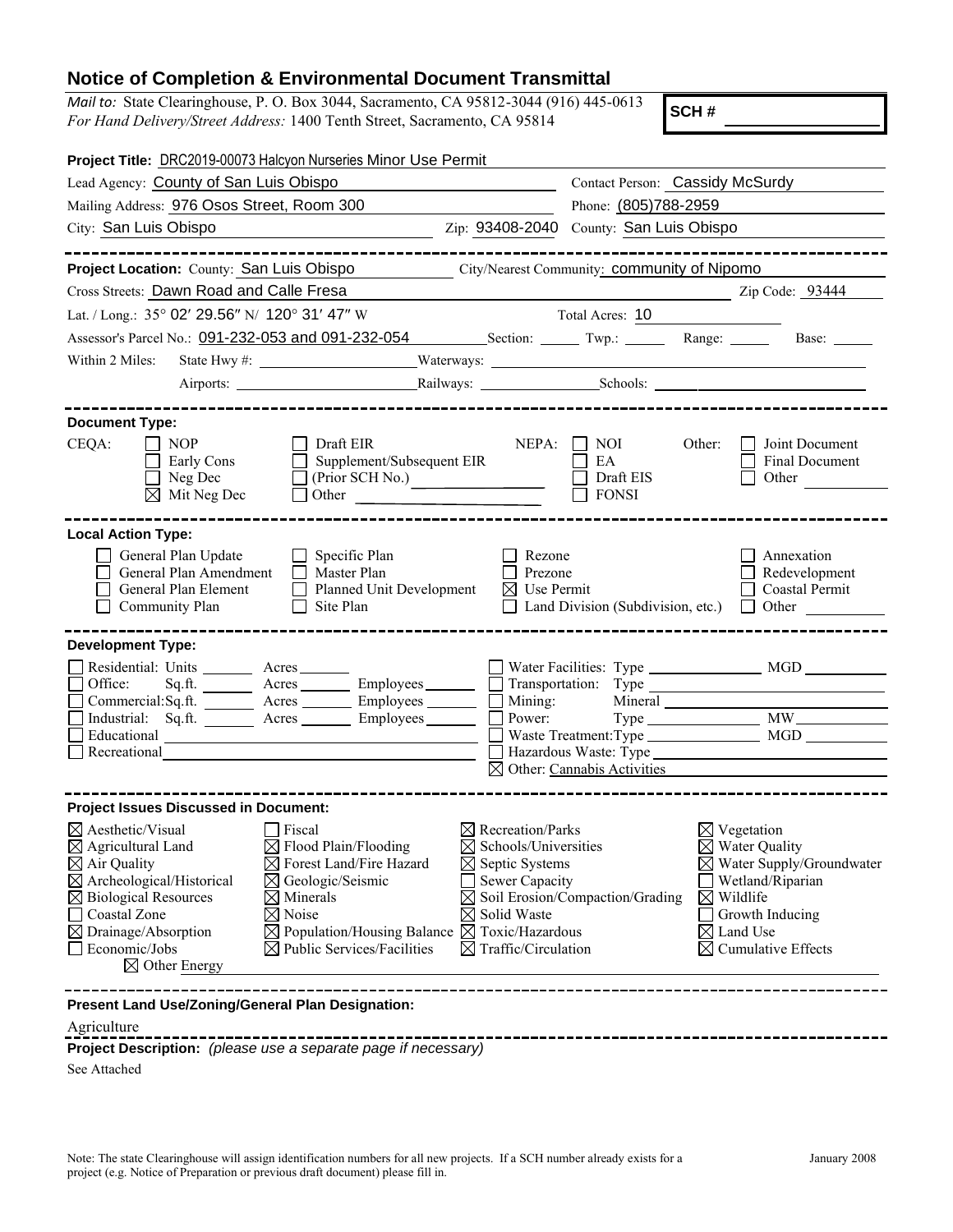## **Reviewing Agencies Checklist**<br>Lead Agencies may recommend State Clearing

|                                                                                                                                                                                      | Lead Agencies may recommend State Clearinghouse distribution by marking agencies below with and "X".<br>If you have already sent your document to the agency please denote that with an "S". |         |                                                                                                                                                                                                                                |                  |  |
|--------------------------------------------------------------------------------------------------------------------------------------------------------------------------------------|----------------------------------------------------------------------------------------------------------------------------------------------------------------------------------------------|---------|--------------------------------------------------------------------------------------------------------------------------------------------------------------------------------------------------------------------------------|------------------|--|
| $X_{-}$                                                                                                                                                                              | Air Resources Board                                                                                                                                                                          |         | Office of Emergency Services                                                                                                                                                                                                   |                  |  |
|                                                                                                                                                                                      | Boating & Waterways, Department of                                                                                                                                                           |         | Office of Historic Preservation                                                                                                                                                                                                |                  |  |
|                                                                                                                                                                                      | California Highway Patrol                                                                                                                                                                    |         | Office of Public School Construction                                                                                                                                                                                           |                  |  |
| $\mathbf{X}$                                                                                                                                                                         | CalFire                                                                                                                                                                                      |         | Parks & Recreation                                                                                                                                                                                                             |                  |  |
| X                                                                                                                                                                                    | Caltrans District #5                                                                                                                                                                         |         | Pesticide Regulation, Department of                                                                                                                                                                                            |                  |  |
|                                                                                                                                                                                      | <b>Caltrans Division of Aeronautics</b>                                                                                                                                                      |         | Public Utilities Commission                                                                                                                                                                                                    |                  |  |
|                                                                                                                                                                                      | Caltrans Planning (Headquarters)                                                                                                                                                             | $X_{-}$ | Regional WQCB # $3$                                                                                                                                                                                                            |                  |  |
|                                                                                                                                                                                      | Central Valley Flood Protection Board                                                                                                                                                        |         | Resources Agency                                                                                                                                                                                                               |                  |  |
|                                                                                                                                                                                      | Coachella Valley Mountains Conservancy                                                                                                                                                       |         | S.F. Bay Conservation & Development Commission                                                                                                                                                                                 |                  |  |
|                                                                                                                                                                                      | <b>Coastal Commission</b>                                                                                                                                                                    |         | San Gabriel & Lower L.A. Rivers and Mtns Conservancy                                                                                                                                                                           |                  |  |
|                                                                                                                                                                                      | Colorado River Board                                                                                                                                                                         |         | San Joaquin River Conservancy                                                                                                                                                                                                  |                  |  |
|                                                                                                                                                                                      | Conservation, Department of                                                                                                                                                                  |         | Santa Monica Mountains Conservancy                                                                                                                                                                                             |                  |  |
|                                                                                                                                                                                      | Corrections, Department of                                                                                                                                                                   |         | <b>State Lands Commission</b>                                                                                                                                                                                                  |                  |  |
|                                                                                                                                                                                      | Delta Protection Commission                                                                                                                                                                  |         | <b>SWRCB: Clean Water Grants</b>                                                                                                                                                                                               |                  |  |
|                                                                                                                                                                                      | Education, Department of                                                                                                                                                                     | $X_{-}$ | <b>SWRCB: Water Quality</b>                                                                                                                                                                                                    |                  |  |
|                                                                                                                                                                                      | <b>Energy Commission</b>                                                                                                                                                                     |         | <b>SWRCB: Water Rights</b>                                                                                                                                                                                                     |                  |  |
| X                                                                                                                                                                                    | Fish & Game Region #4                                                                                                                                                                        |         | Tahoe Regional Planning Agency                                                                                                                                                                                                 |                  |  |
| $X_{-}$                                                                                                                                                                              | Food & Agriculture, Department of                                                                                                                                                            |         | Toxic Substances Control, Department of                                                                                                                                                                                        |                  |  |
|                                                                                                                                                                                      | General Services, Department of                                                                                                                                                              |         | Water Resources, Department of                                                                                                                                                                                                 |                  |  |
| Health Services, Department of                                                                                                                                                       |                                                                                                                                                                                              |         |                                                                                                                                                                                                                                |                  |  |
|                                                                                                                                                                                      | Housing & Community Development                                                                                                                                                              |         |                                                                                                                                                                                                                                |                  |  |
|                                                                                                                                                                                      | Integrated Waste Management Board                                                                                                                                                            |         |                                                                                                                                                                                                                                |                  |  |
|                                                                                                                                                                                      | Native American Heritage Commission                                                                                                                                                          |         |                                                                                                                                                                                                                                |                  |  |
| Local Public Review Period (to be filled in by lead agency)<br>Ending Date $\underline{\text{July 21, 2021}}$<br>Starting Date $\frac{\text{June } 22, 2021}{\text{Line } 22, 2021}$ |                                                                                                                                                                                              |         |                                                                                                                                                                                                                                |                  |  |
|                                                                                                                                                                                      | Lead Agency (Complete if applicable):                                                                                                                                                        |         |                                                                                                                                                                                                                                |                  |  |
| Consulting Firm:<br><u> 1980 - Johann Barn, mars ann an t-Amhain Aonaich an t-Aonaich an t-Aonaich ann an t-Aonaich ann an t-Aonaich</u>                                             |                                                                                                                                                                                              |         |                                                                                                                                                                                                                                |                  |  |
| Address: 976 Osos St. Rm 300                                                                                                                                                         |                                                                                                                                                                                              |         | Address: The Community of the Community of the Community of the Community of the Community of the Community of the Community of the Community of the Community of the Community of the Community of the Community of the Commu |                  |  |
| City/State/Zip: San Luis Obispo, CA 93408                                                                                                                                            |                                                                                                                                                                                              |         |                                                                                                                                                                                                                                |                  |  |
| Contact: Cassidy McSurdy                                                                                                                                                             |                                                                                                                                                                                              |         | Phone: 2008 and 2008 and 2008 and 2008 and 2008 and 2008 and 2008 and 2008 and 2008 and 2008 and 2008 and 2008 and 2008 and 2008 and 2008 and 2008 and 2008 and 2008 and 2008 and 2008 and 2008 and 2008 and 2008 and 2008 and |                  |  |
| Phone: 805-788-2959                                                                                                                                                                  |                                                                                                                                                                                              |         |                                                                                                                                                                                                                                |                  |  |
|                                                                                                                                                                                      | Signature of Lead Agency Representative: CASSIDY MCSURDY                                                                                                                                     |         |                                                                                                                                                                                                                                | Date: 06/21/2021 |  |

Authority cited: Section 21083, Public Resources Code. Reference: Section 21161, Public Resources Code.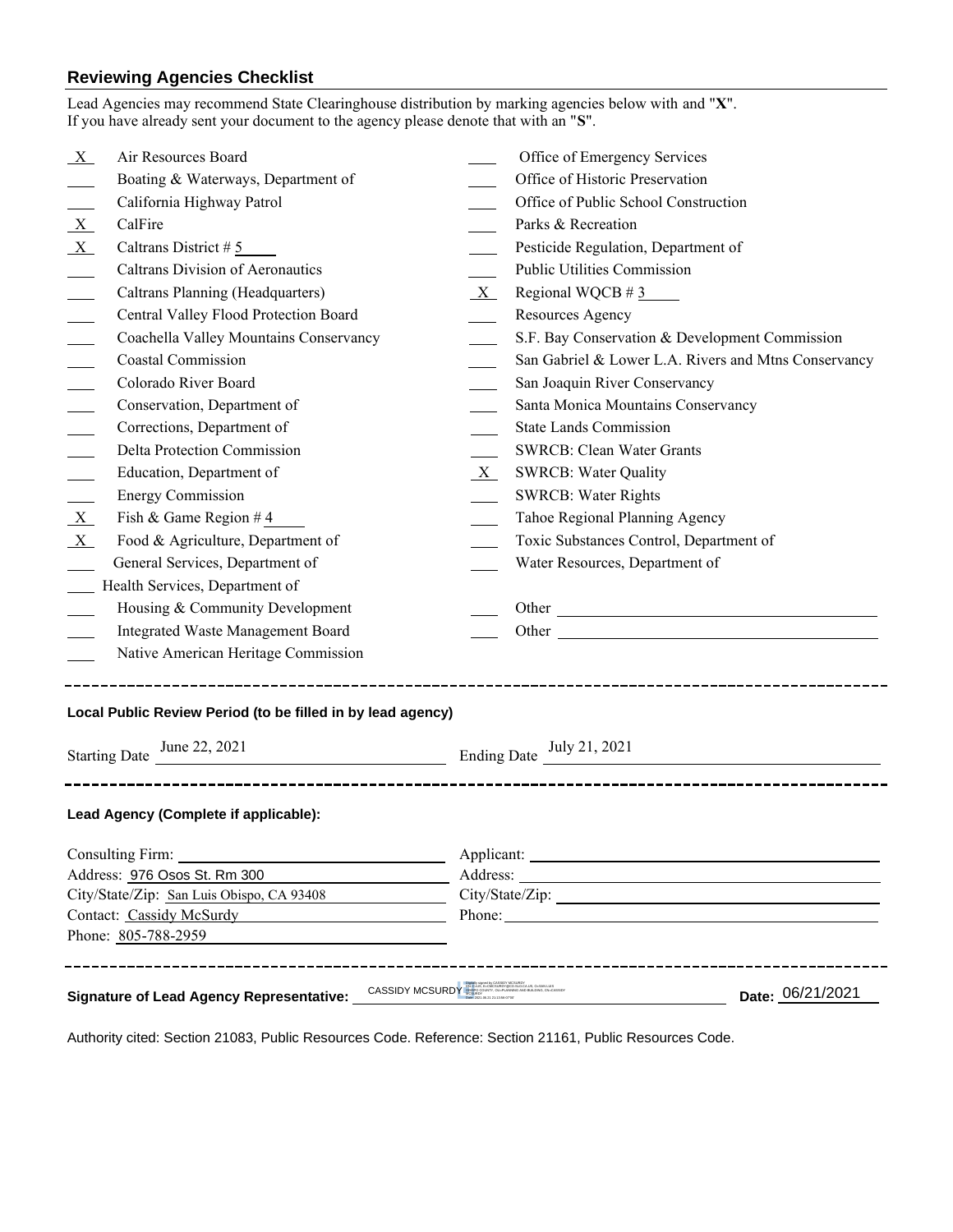## **Notice of Completion – Attachment 1**

A request by **Halcyon Nurseries** for a Minor Use Permit (DRC2019-00073) for the phased development of 8,802 square feet of indoor commercial cannabis nursery within three new greenhouse structures totaling 11,015 gross floor space. The project will include the ancillary transport of products grown on site and other related site improvements including the placement of two (2) 320 square foot shipping containers to be used for seed propagation, a 100 square foot waste storage area and a 100-square foot fertilizer storage area. The project will result in approximately 28 cubic yards (cy) of cut and 611 cy of fill and total site disturbance of approximately 38,808 square feet (0.89) acres. A parking modification is requested to allow 7 parking spaces where 23 are required. The project is proposed on two parcels totaling a 10 acre site located at 1110 and 1112 Dawn Road (APNs 091-232-053 and 091-232-054) about 1 mile west of the community of Nipomo within the Residential Rural land use category and within the South County Inland Sub-area of the South County Planning Area.

## *Commercial Nursery*

The commercial nursery operation will involve the indoor cultivation of immature (non-flowering) plants and clones as well as seed propagation. Cannabis plants will be placed in small pots located on raised benches within the three proposed greenhouse structures and subjected to artificial grow lights. With the exception of "mother plants" (flower plants retained on site to be used for research and development and/or seed production), all plants will be transported to offsite distributors prior to flowering. The greenhouses will be constructed in a series of three bays oriented east-west and will have a pitched roof along the long axis of the building that will be 20 feet high at the peak (Figure 6). Exterior materials will be translucent to allow sunlight to reach the nursery plants.

Propagation of nursery seedlings will take place within two 320 square foot metal storage containers. The nursery greenhouses will be fully enclosed and equipped with odor controls such as carbon scrubbers that keep air and odors contained within the building.

The project will employ 3 full time workers and no seasonal employees. Hours of operation will be year round Monday through Friday between the hours of 6AM and 3PM. The cannabis cultivation area will be accessed from Dawn Road by way of a driveway shared between the two parcels along a 30 foot wide access easement. The access driveway will be improved to CalFIRE standards with a turnaround for emergency vehicles that extends onto the adjoining parcel (APN 091-232-054). The driveway will be improved to CalFire access standards in Phase I and will include a turnaround for emergency vehicles and an all-weather surface. Parking is proposed for a total of 7 vehicles; 6 spaces with an all-weather surface plus one paved space to meet Americans With Disability Act (ADA) standards.

The greenhouses are proposed on a relatively level portion of the project site about 300 feet north of Dawn Road. Overall, the proposed structures and road grading would result in approximately 28 cubic yards (cy) of cut and 611 cy of fill and a total site disturbance of about 0.89 acres. Wastewater runoff from the greenhouses will be conveyed to an existing on-site septic tank. Green waste will be composted onsite within a 100 sf waste storage area. One ADA compliant portable restroom will be provided for employees.

The project site is served by one existing groundwater well that has historically served the existing residences on both parcels. A well test conducted in 2015 revealed that the well can produce 8.5 gallons per minute. An existing water tank will serve the nursery cultivation and existing residences. A new 10,000 gallon tank will be required for fire protection. Total water demand is estimated to be 0.20 Acre-Feet per Year. The project site is located within the Santa Maria Groundwater Basin Management Area